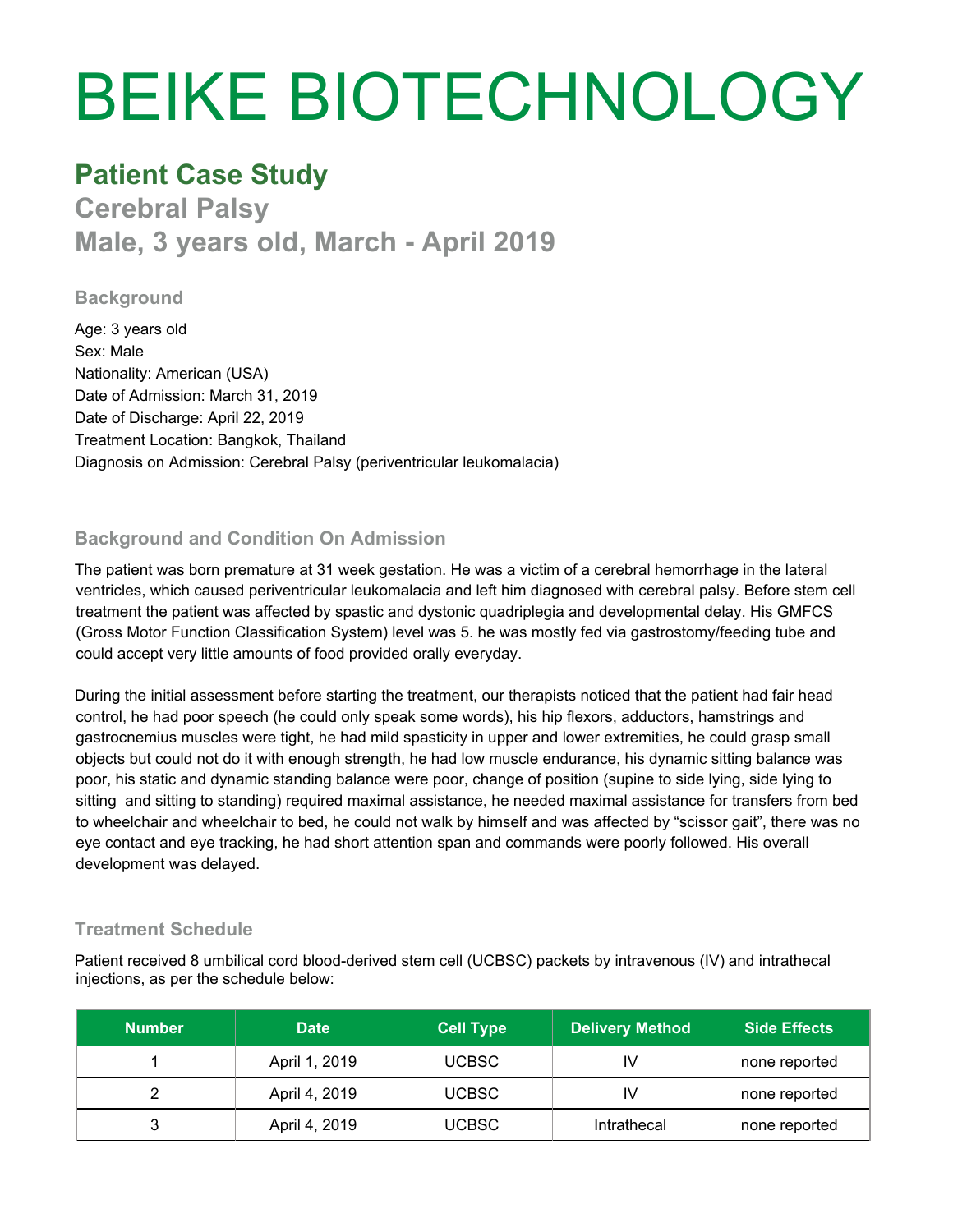|   | April 8, 2019  | <b>UCBSC</b> | Intrathecal | none reported |
|---|----------------|--------------|-------------|---------------|
| 5 | April 11, 2019 | <b>UCBSC</b> | Intrathecal | none reported |
| 6 | April 16, 2019 | <b>UCBSC</b> | Intrathecal | none reported |
|   | April 16, 2019 | <b>UCBSC</b> | I٧          | none reported |
| 8 | April 19, 2019 | <b>UCBSC</b> | Intrathecal | none reported |

In addition to the stem cell administrations, the patient also received a daily rehabilitation program that included physiotherapy, occupational therapy, aquatherapy, transcranial magnetic stimulation therapy, acupuncture and hyperbaric oxygen therapy.

#### **Condition On Discharge**

#### The therapists noted the following improvements:

**Head control:** He can now move his head up and in all directions that physiotherapist commands. He can also move his head to follow interesting things such as a camera or a mirror. As a result, his grade of head control progresses from "fair" to "good".

**Gross motor functions:** The patient has shown some improvements. He has gotten stronger upper and lower limb muscles including trunk muscles. He can do rolling on the bed with minimal assistance and does it easier than during the first assessment. Sitting to standing can now be done with minimal support.

**Sitting balance:** His standing balance has improved, thanks to stronger trunk muscles. He can now control his whole body to sit on a bed and roll better. He can strongly move his body to any directions with minimal support.

**Standing balance:** He seems to stand more stable for a longer period of time as well. However, he sometimes moves quickly his back backward.

**Hand Function:** He uses his right hand more frequently than before. He can use his both arms to grasp something by himself for 3-5 times which he could not do at all before, that has to do with the fact that eye-contact with objects has improved as well.

One week after the end of the treatment the patient's parents noticed an increase in ability to drop himself on the sofa to a sitting position and remain in that position, using hands and arms to maintain it.

#### **Follow Up Information**

**Condition 1 month after treatment:** The patient's parents noticed small improvements and mentioned: *"Range of* movement: His right arm remains tight but he has shown improvement in his left arm. His hips still remain tight but have shown slight improvement. Walking: Able to propel his gait trainer more quickly and with a slightly larger step *pattern. Has not mastered turning."*

**Condition 3 months after treatment:** The patient's parents assessed the improvement level as moderate. They mentioned: *"The walking information was evaluated with Asa in a gait trainer. Walking with manual assistance has* improved slightly. Also Asa has shown significant improvement in bilateral hand use, especially playing ball. The area of greatest gains has been in expressive language. [...] Asa is able to participate more in reaching out to catch himself in sitting, especially with his left arm. He is helping to feed himself more. He can use both hands to pick up *and throw small ball with another person. His physical therapist assisted in completion of the assessment,"*

**Condition 6 months after treatment:** At the 6 month follow up, the patient's family mentions that improvements are continually being made. "He is able to maintain sitting on the floor for 5 to 10 minutes at a time and is able to